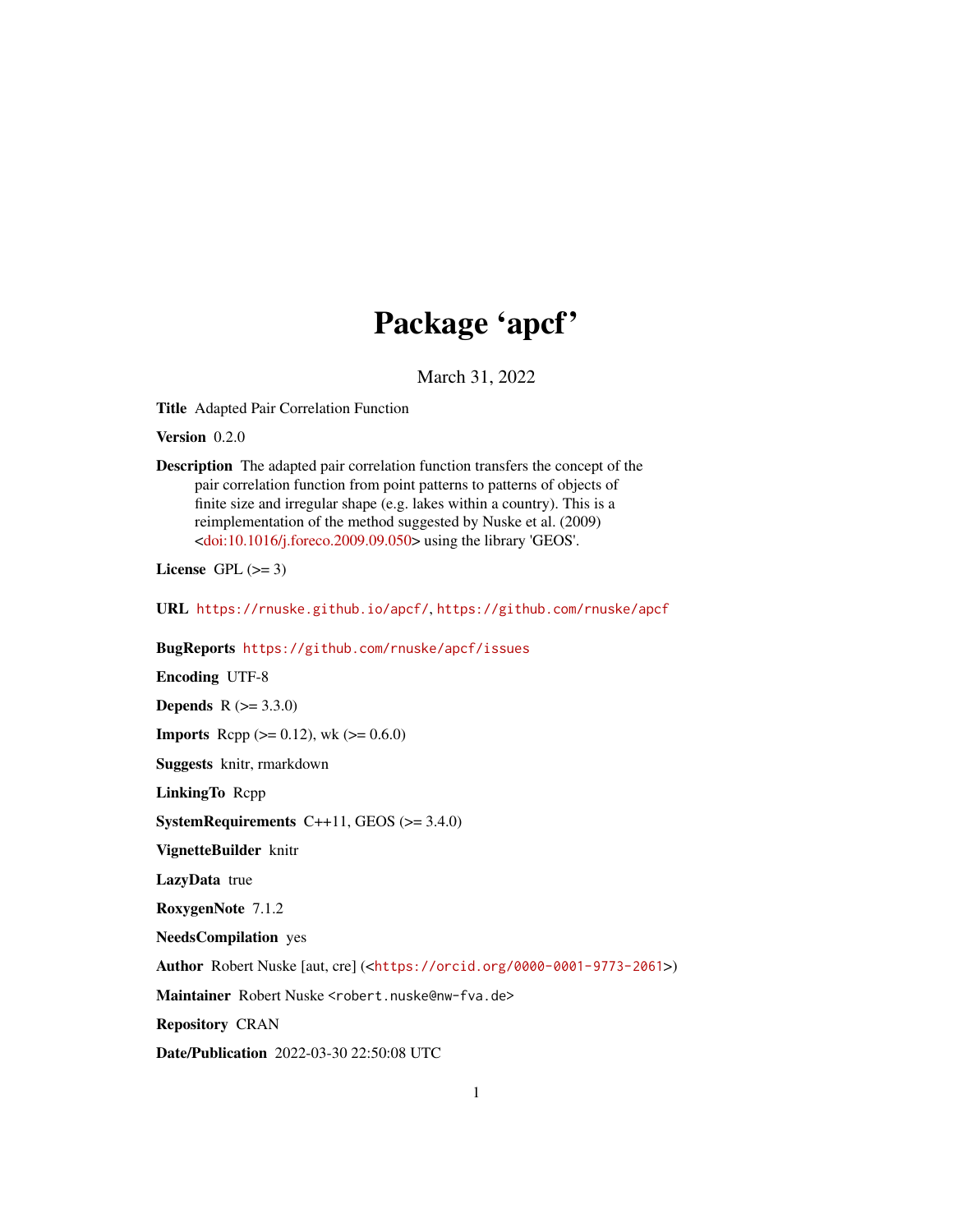### <span id="page-1-0"></span>R topics documented:

| Index |  |  |  |  |  |  |  |  |  |  |  |  |  |  |  |  |  |  | 12 |
|-------|--|--|--|--|--|--|--|--|--|--|--|--|--|--|--|--|--|--|----|
|       |  |  |  |  |  |  |  |  |  |  |  |  |  |  |  |  |  |  |    |
|       |  |  |  |  |  |  |  |  |  |  |  |  |  |  |  |  |  |  |    |
|       |  |  |  |  |  |  |  |  |  |  |  |  |  |  |  |  |  |  |    |
|       |  |  |  |  |  |  |  |  |  |  |  |  |  |  |  |  |  |  |    |
|       |  |  |  |  |  |  |  |  |  |  |  |  |  |  |  |  |  |  |    |
|       |  |  |  |  |  |  |  |  |  |  |  |  |  |  |  |  |  |  |    |
|       |  |  |  |  |  |  |  |  |  |  |  |  |  |  |  |  |  |  |    |

apcf-package *Adapted Pair Correlation Function*

#### **Description**

A faster implementation of the Adapted Pair Correlation Function presented in Nuske et al. (2009) in C++ using the library GEOS directly instead of through PostGIS.

#### Details

The Adapted Pair Correlation Function transfers the concept of the Pair Correlation Function from point patterns to patterns of objects of finite size and irregular shape (eg. lakes within a country). The main tasks are (i) the construction of null models by rondomizing the objects of the original pattern within the study area, (ii) the edge correction by determining the proportion of a buffer within the study area, and (iii) the calculation of the shortest distances between the objects.

This package mainly provides three functions:

- [pat2dists\(\)](#page-5-1) creates null models and calculates distances and ratios,
- [dists2pcf\(\)](#page-3-1) turns distances and ratios into an edge corrected PCF, and
- [plot\(\)](#page-0-0) plots Pair Correlation Functions.

#### Pattern to Distances & Ratios

The task consists of two parts: creating null models / permutations and calculating distances between all objects of a pattern and determining the fraction of the perimeter a buffer inside the study area. Permutations of the original pattern are achieved by randomly rotating and randomly placing all objects within the study area without overlap.

The resulting collection of distances and ratios of each null model and the original pattern are returned as an object of class [dists](#page-2-1) (a data.frame with some additional attributes).

The library GEOS (>= 3.4.0) is used for the geometrical analysis of the pattern. Geodata are converted to GEOS Geometries. The GEOS functions are called from C++ Functions which are integrated into R via Rcpp and wrapped in the R function [pat2dists\(\)](#page-5-1).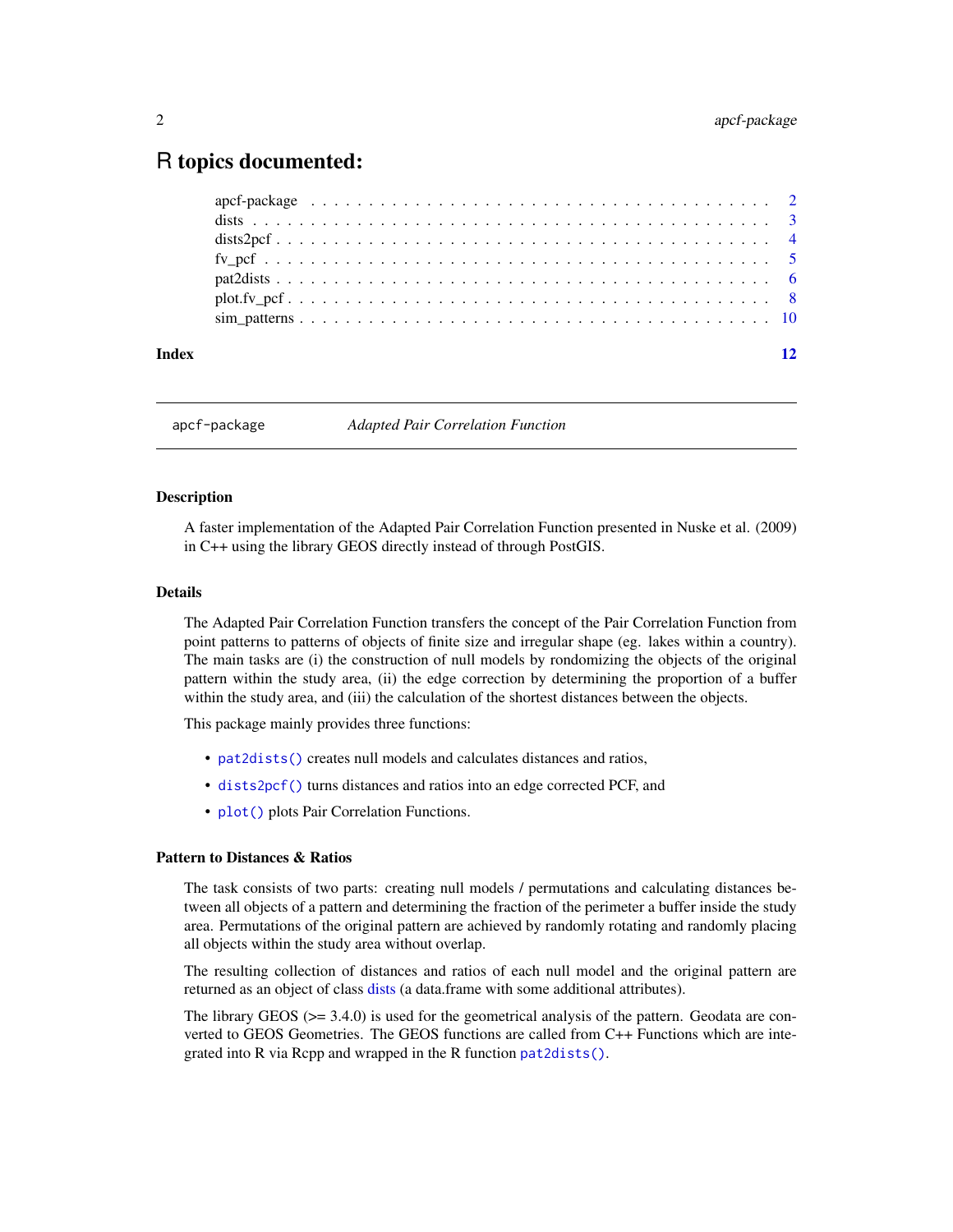## Create an edge corrected PCF

The [dists](#page-2-1) objects are turned into [fv\\_pcf](#page-4-1) objects by the function [dists2pcf\(\)](#page-3-1). A C++ function finds all distances and ratios belonging to a null model or the original pattern (marked with index 0) and calculates a density function using the Epanechnikov kernel and Ripley's edge correction. Resulting in as many PCFs as null models were created plus a PCF for the original pattern. From the PCF of the null models a pointwise critical envelope is derived. The arithmetic mean of all PCF of the null models is employed for a bias correction of the empirical PCF and the upper and lower bound of the envelope.

#### Plot a PCF

[plot.fv\\_pcf\(\)](#page-7-1) is an S3 method of the plot function for the class [fv\\_pcf.](#page-4-1) It provides a nice plot of the empirical PCF together with the pointwise critical envelope.

#### References

Nuske, R.S., Sprauer, S. and Saborowski, J. (2009): Adapting the pair-correlation function for analysing the spatial distribution of canopy gaps. Forest Ecology and Management, 259(1): 107–116. https://doi.org/10.1016/j.foreco.2009.09.050

<span id="page-2-1"></span>dists *Class dists: Collection of Distances and Ratios*

#### Description

Advanced Use Only. This low-level function creates an object of class "dists" from raw numerical data.

#### Usage

dists(df, area, n\_obj, max\_dist)

is.dists(obj)

#### Arguments

| df               | A data frame with the columns sim, dist, and ratio containing an indicator of<br>the model run (0:n sim), distances between the objects of the patterns, and the |
|------------------|------------------------------------------------------------------------------------------------------------------------------------------------------------------|
|                  | ratios of a buffer with distance dist inside the study area (needed for Ripley's                                                                                 |
|                  | edge correction).                                                                                                                                                |
| area             | size of the study area in square units                                                                                                                           |
| $n_{\text{obj}}$ | number of objects in the pattern                                                                                                                                 |
| max_dist         | maximum distance to be measured in pattern                                                                                                                       |
| obi              | an R object, preferably of class dists                                                                                                                           |

#### Value

An object of class dists.

<span id="page-2-0"></span>dists 3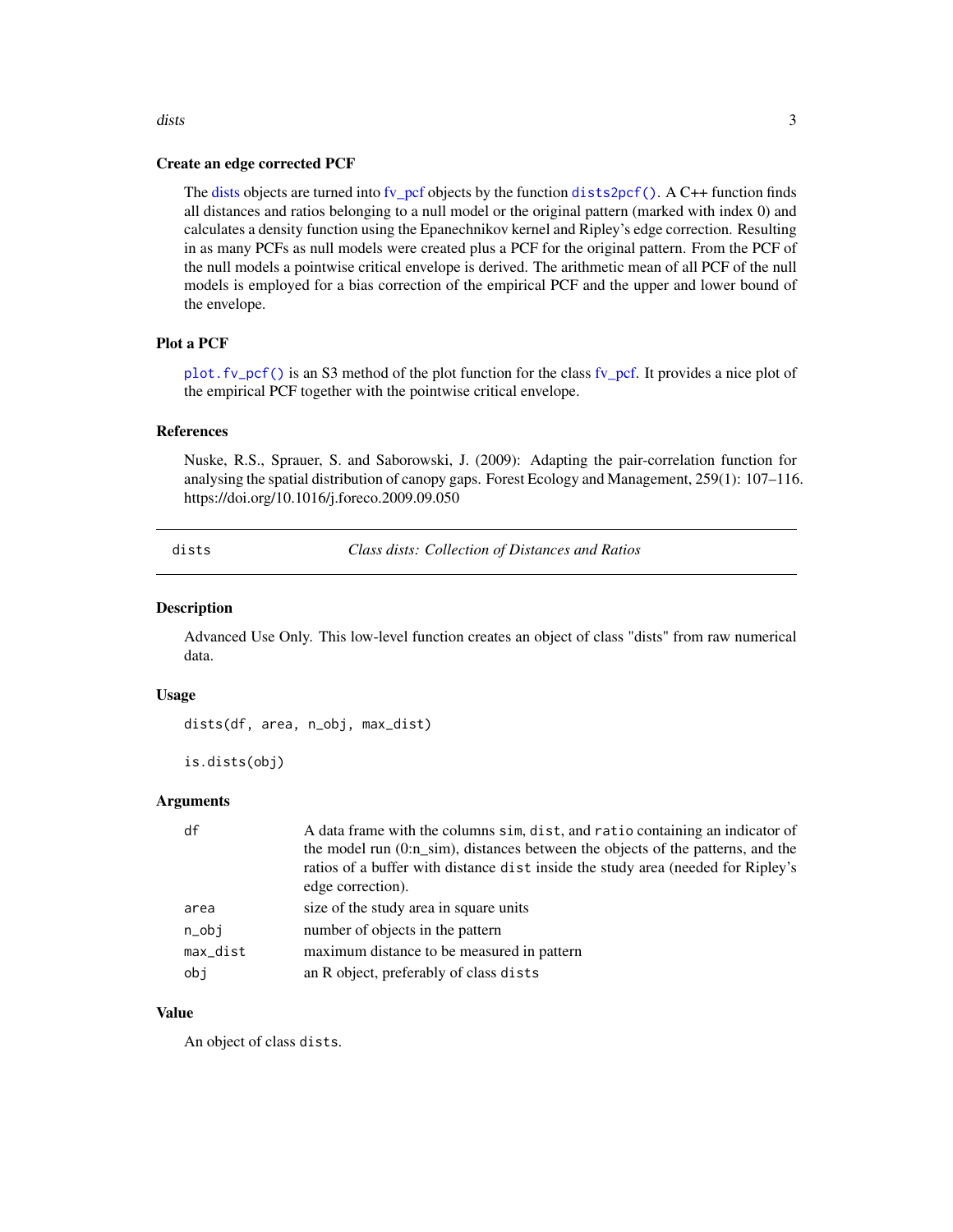<span id="page-3-1"></span><span id="page-3-0"></span>

#### Description

Estimates the Adapted Pair Correlation Function (PCF) of a pattern together with a pointwise critical envelope based on distances and ratios calculated by [pat2dists\(\)](#page-5-1).

#### Usage

```
dists2pcf(dists, r, r_max = NULL, kernel = "epanechnikov", stoyan, n_rank)
```
#### Arguments

| dists  | An object of class dists. Usually created by pat2dists()                                                                                                                                                                                                                                                                                                                                             |
|--------|------------------------------------------------------------------------------------------------------------------------------------------------------------------------------------------------------------------------------------------------------------------------------------------------------------------------------------------------------------------------------------------------------|
| r      | A step size or a vector of values for the argument r at which $g(r)$ should be<br>evaluated.                                                                                                                                                                                                                                                                                                         |
| r_max  | maximum value for the argument r.                                                                                                                                                                                                                                                                                                                                                                    |
| kernel | String. Choice of smoothing kernel (only the "epanechnikov" kernel is currently<br>implemented).                                                                                                                                                                                                                                                                                                     |
| stovan | Bandwidth coefficient (smoothing the Epanechnikov kernel). Penttinen et al.<br>(1992) and Stoyan and Stoyan (1994) suggest values between 0.1 and 0.2.                                                                                                                                                                                                                                               |
| n_rank | Rank of the value amongst the n_sim simulated values used to construct the<br>envelope. A rank of 1 means that the minimum and maximum simulated values<br>will be used. Must be $>= 1$ and $<$ n_sim/2. Determines together with n_sim<br>in pat2dists() the alpha level of the envelope. If alpha and $n$ _sim are fix,<br>n_rank can be calculated by $(n\_sim+1)*alpha/2$ eg. $(199+1)*0.05/2=5$ |

#### Details

Since the pair-correlation function is a density function, we employ the frequently used Epanechnikov kernel (Silverman 1986, Stoyan and Stoyan 1994, Nuske et al. 2009). The Epanechnikov kernel is a weight function putting maximal weight to pairs with distance exactly equal to *r* but also incorporating pairs only roughly at distance *r* with reduced weight. This weight falls to zero if the actual distance between the points differs from  $r$  by at least  $\delta$ , the so-called bandwidth parameter, which determines the degree of smoothness of the function. Penttinen et al. (1992) and Stoyan and which determines the degree of smoothness of the function. Penttinen et al. (1992) and Stoyan and Stoyan and Stoyan and Stoyan and Stoyan and Stoyan and Stoyan and Stoyan and Stoyan and Stoyan and Stoyan extending the Sto intensity of the pattern.

The edge correction is based on suggestions by Ripley (1981). For each pair of objects i and j, a buffer with buffer distance  $r_{ij}$  is constructed around the object i. The object j is then weighted by the inverse of the ratios  $p_{ij}$  of the buffer perimeter being within the study area. That way we account for the reduced probability of finding objects close to the edge of the study area.

The alpha level of the pointwise critical envelope is  $\alpha = \frac{n\_rank*2}{n\_sim+1}$  according to (Besag and Diggle 1977, Buckland 1984, Stoyan and Stoyan 1994).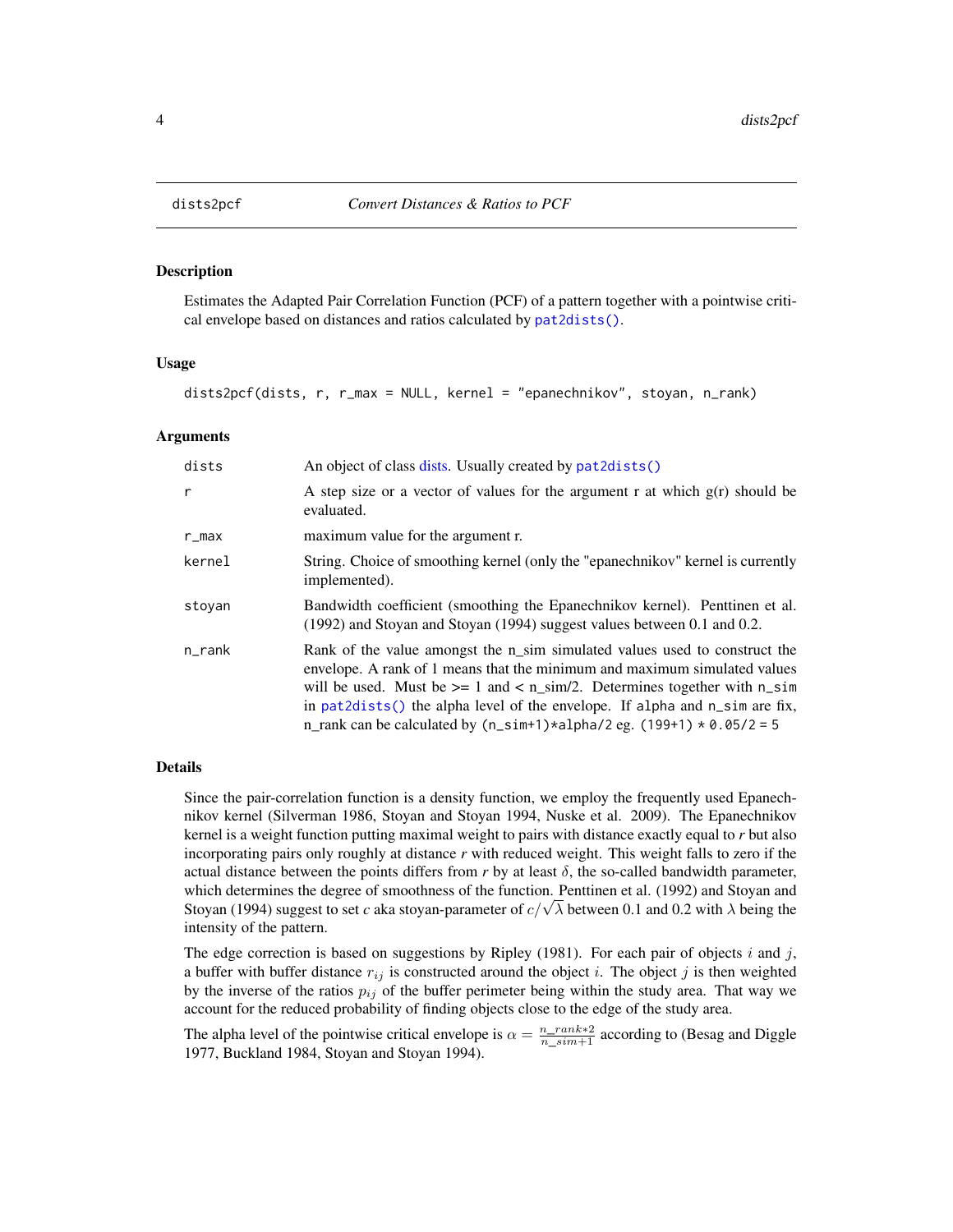#### <span id="page-4-0"></span> $f_{\nu\_pcf}$  5

#### Value

An object of class [fv\\_pcf](#page-4-1) containing the function values of the PCF and the envelope.

#### References

Besag, J. and Diggle, P.J. (1977): Simple Monte Carlo tests for spatial pattern. Journal of the Royal Statistical Society. Series C (Applied Statistics), 26(3): 327–333. https://doi.org/10.2307/2346974

Buckland, S.T. (1984). Monte Carlo Confidence Intervals. Biometrics, 40(3): 811-817. https://doi.org/10.2307/2530926

Nuske, R.S., Sprauer, S. and Saborowski, J. (2009): Adapting the pair-correlation function for analysing the spatial distribution of canopy gaps. Forest Ecology and Management, 259(1): 107–116. https://doi.org/10.1016/j.foreco.2009.09.050

Penttinen A., Stoyan D., Henttonen H. M. (1992): Marked point processes in forest statistics. Forest Science, 38(4): 806–824. https://doi.org/10.1093/forestscience/38.4.806

Ripley, B.D. (1981): Spatial Statistics. John Wiley & Sons, New York. https://doi.org/10.1002/0471725218

Silverman, B.W. (1986): Density Estimation for Statistics and Data Analysis. Chapman and Hall, London.

Stoyan, D. and Stoyan, H. (1994) Fractals, random shapes and point fields: Methods of geometrical statistics. John Wiley & Sons, Chichester.

#### See Also

[pat2dists\(\)](#page-5-1), [plot.fv\\_pcf\(\)](#page-7-1)

#### Examples

```
# it's advised against setting n_sim < 199
ds <- pat2dists(area=sim_area, pattern=sim_pat_reg, max_dist=25, n_sim=3)
# derive PCF and envelope
pcf <- dists2pcf(ds, r=0.2, r_max=25, stoyan=0.15, n_rank=1)
```
<span id="page-4-1"></span>fv\_pcf *Class fv\_pcf: Function Value Table for PCFs*

#### Description

Advanced Use Only. This low-level function creates an object of class "fv\_pcf" from raw numerical data.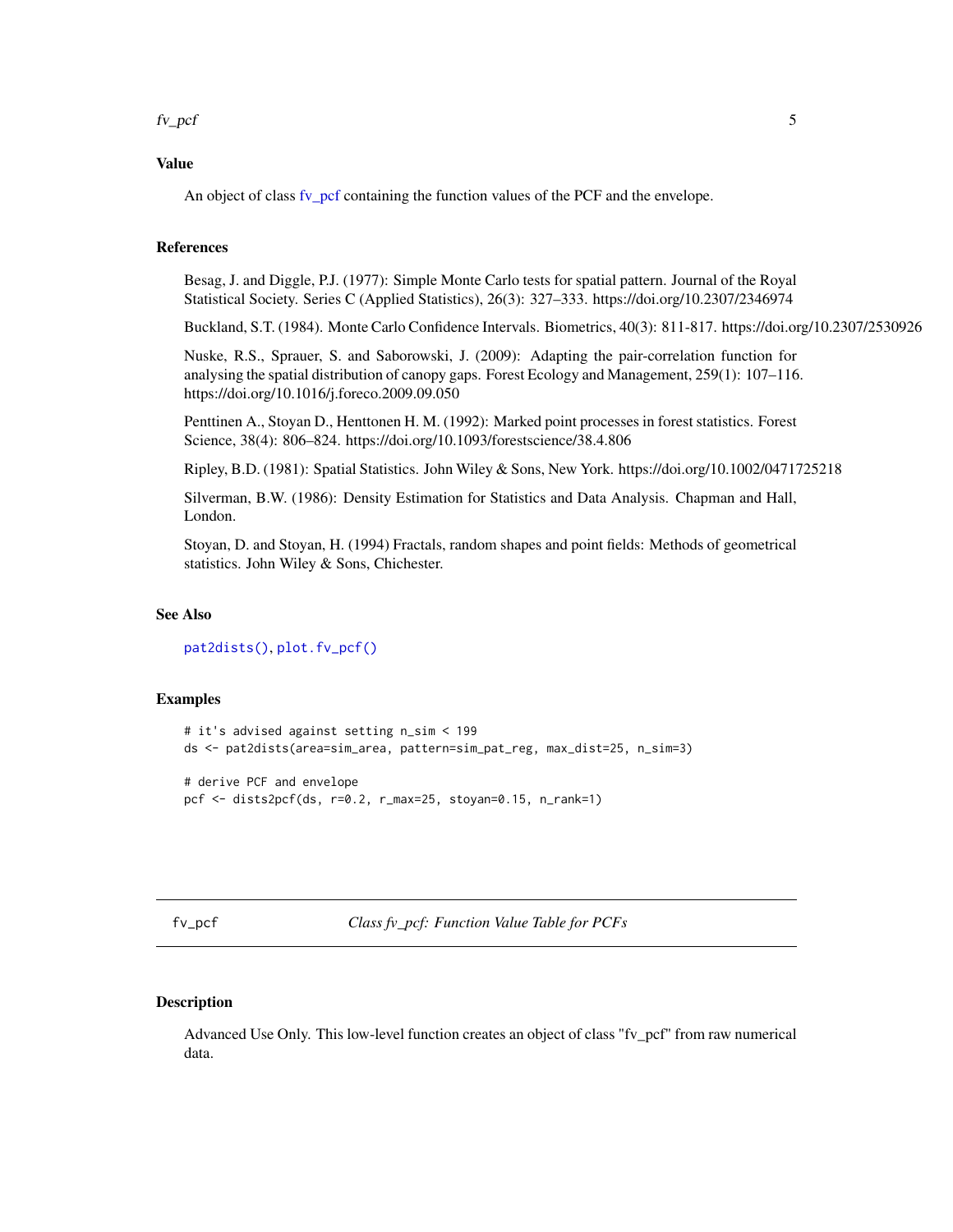#### <span id="page-5-0"></span>6 pat2dists and pat2dists are not provided by the pat2dists and pat2dists are not pat2dists and pat2dists are not pat2dists and pat2dists are not pat2dists and pat2dists are not pat2dists and pat2dists are not pat2dists an

#### Usage

```
fv_pcf(df, n_sim, n_rank, correc, kernel, stoyan, bw)
```
is.fv\_pcf(obj)

## S3 method for class 'fv\_pcf'  $print(x, \ldots)$ 

## S3 method for class 'fv\_pcf' summary(object, ...)

#### Arguments

| df             | A data frame with at least 2 columns named 'r' and 'g' containing the values of<br>the function argument (r) and the corresponding values (g). Usually the upper<br>'upr' and lower 'lwr' bounds of a pointwise critical envelope are passed along<br>as well. |
|----------------|----------------------------------------------------------------------------------------------------------------------------------------------------------------------------------------------------------------------------------------------------------------|
| $n$ _sim       | Integer. Number of generated simulated patterns used for computing the enve-<br>lope                                                                                                                                                                           |
| $n$ _rank      | Integer. Rank of the envelope value amongst the n_sim simulated values. A<br>rank of 1 means that the minimum and maximum simulated values will be used.                                                                                                       |
| correc         | String. Choice of edge correction (eg. "Ripley").                                                                                                                                                                                                              |
| kernel         | String. Choice of smoothing kernel (eg. "epanechnikov").                                                                                                                                                                                                       |
| stoyan         | Bandwidth coefficient used in smoothing kernel.                                                                                                                                                                                                                |
| bw             | Bandwidth used in smoothing kernel.                                                                                                                                                                                                                            |
| x, obj, object | an R object, preferably of class fv_pcf                                                                                                                                                                                                                        |
| $\cdots$       | additional parameter                                                                                                                                                                                                                                           |

#### Value

An object of class fv\_pcf.

<span id="page-5-1"></span>pat2dists *Convert a Pattern to Distances & Ratios*

#### Description

Creates n\_sim null models by permutation of the original pattern and calculates distances between all object of a pattern closer than max\_dist and determines the fractions of the perimeter of buffers with distance dist inside the study area (needed for edge correction).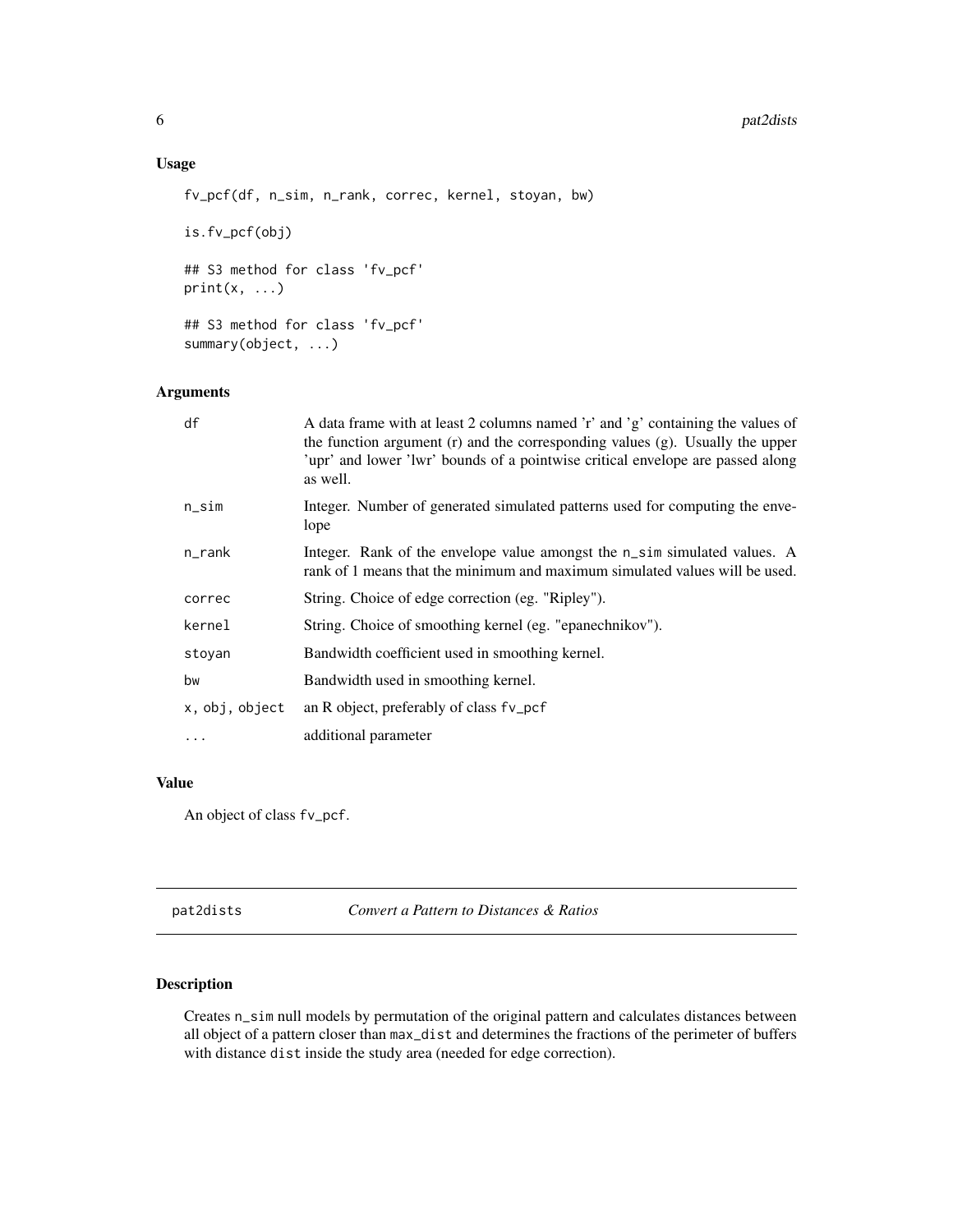#### <span id="page-6-0"></span>pat2dists 7

#### Usage

```
pat2dists(
  area,
  pattern,
  max_dist,
  n_sim = 199,
  max\_tries = 1e+05,
  save_pattern = FALSE,
  verbose = FALSE
\mathcal{E}
```
#### Arguments

| area, pattern | Geodata (polygons) of study area and pattern in the formats WKB (well known<br>binary, list of raw vectors), WKT (well known text) or sf-objects if package sf is<br>available. Via sf all file formats supported by GDAL/OGR are possible.                                                                                                     |
|---------------|-------------------------------------------------------------------------------------------------------------------------------------------------------------------------------------------------------------------------------------------------------------------------------------------------------------------------------------------------|
| max_dist      | Maximum distance measured in the pattern. Usually smaller than half the diam-<br>eter of the study area.                                                                                                                                                                                                                                        |
| n_sim         | Number of simulated patterns (randomizations) to be generated for comput-<br>ing the envelope and correcting the biased empirical pcf. Determines together<br>with n_rank in dists2pcf() the alpha level of the envelope. If alpha and<br>n_rank are fix, n_sim can be calculated by (n_rank*2/alpha)-1 for instance<br>$(5*2/0.05) - 1 = 199.$ |
| max_tries     | How often shall a relocation of an object be tried while randomizing the pattern.                                                                                                                                                                                                                                                               |
| save_pattern  | Shall one simulated pattern be returned in the attributes for debugging/later in-<br>spections. The pattern is provided as WKB (list of raw vectors) in the attribute<br>randPattern.                                                                                                                                                           |
| verbose       | Provide progress information in the console. Roman numerals $(x: 10, C: 100,$<br>D: 500, M: 1000) indicate the progress of the simulation and 'e' denotes the<br>empirical PCF.                                                                                                                                                                 |
|               |                                                                                                                                                                                                                                                                                                                                                 |

#### Details

Null models are created by randomly rotating and randomly placing all objects within the study area without overlap. They are used for correcting the biased pcf and constructing a pointwise critical envelope (cf. Nuske et al. 2009).

Measuring distances between objects and permutation of the pattern is done using [GEOS.](https://libgeos.org)

#### Value

An object of class [dists.](#page-2-1) If save\_pattern = TRUE an additional attribute randPattern is returned containing a WKB (list of raw vectors).

#### References

Nuske, R.S., Sprauer, S. and Saborowski, J. (2009): Adapting the pair-correlation function for analysing the spatial distribution of canopy gaps. Forest Ecology and Management, 259(1): 107–116. https://doi.org/10.1016/j.foreco.2009.09.050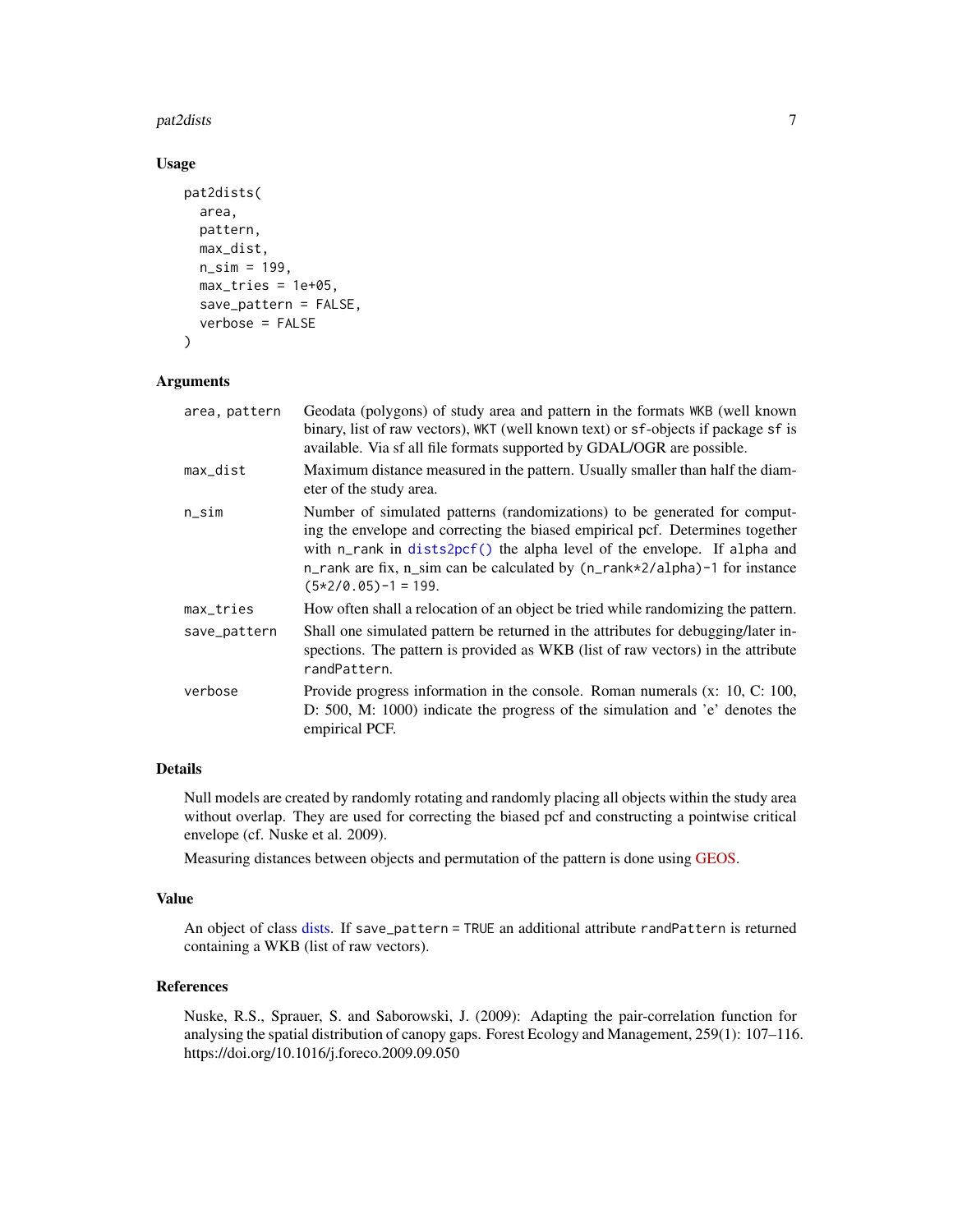#### <span id="page-7-0"></span>See Also

[dists2pcf\(\)](#page-3-1), [plot.fv\\_pcf\(\)](#page-7-1)

#### Examples

```
# it's advised against setting n_sim < 199
ds <- pat2dists(area=sim_area, pattern=sim_pat_reg, max_dist=25, n_sim=3)
# verbose and returns one randomized pattern for debugging
ds_plus <- pat2dists(area=sim_area, pattern=sim_pat_reg, max_dist=5, n_sim=3,
                     verbose=TRUE, save_pattern=TRUE)
## Not run:
  # wk's plot function needs additional package 'vctrs'
  plot(attr(ds_plus, "randPattern"))
## End(Not run)
```
<span id="page-7-1"></span>plot.fv\_pcf *Plot PCF*

#### Description

Plot method for the class "fv\_pcf". Draws a pair correlation function and a pointwise critical envelope if available.

#### Usage

```
## S3 method for class 'fv_pcf'
plot(
  x,
  xlim = NULL,ylim = NULL,
  xticks = NULL,
 yticks = NULL,
  xlab = "r",
 ylab = "g(r)",
  main = NULL,sub = NULL,xaxis = TRUE,
 yaxis = TRUE,ann = graphics::par("ann"),
 bty = "1",...
\mathcal{L}
```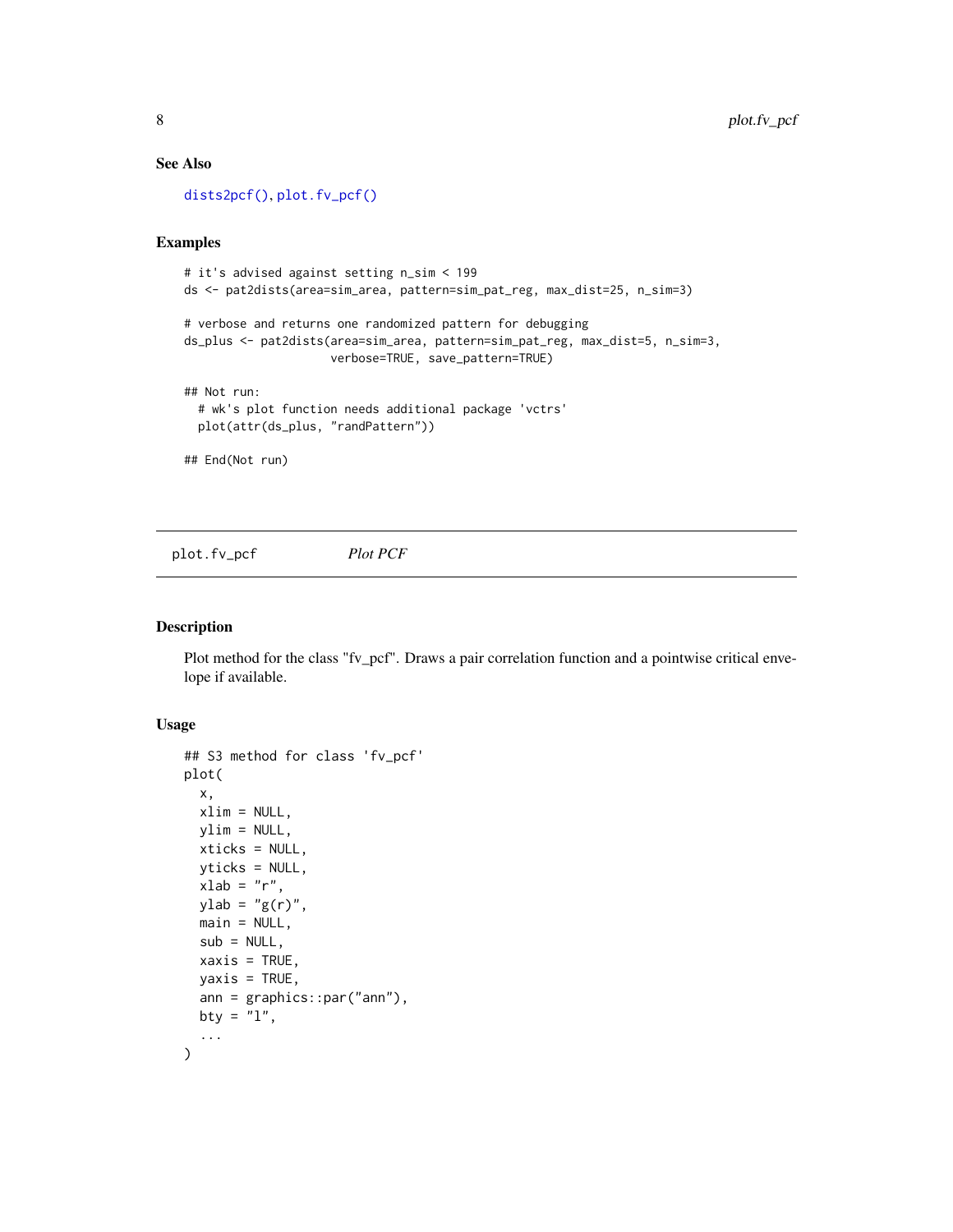#### <span id="page-8-0"></span>plot.fv\_pcf 9

#### Arguments

| $\times$       | an object of class fv_pcf.                                                                                                                                                                                                          |
|----------------|-------------------------------------------------------------------------------------------------------------------------------------------------------------------------------------------------------------------------------------|
| xlim, ylim     | the x and y limits of the plot. NULL indicates that the range of the finite values<br>to be plotted should be used.                                                                                                                 |
| xticks, yticks | points at which tick-marks are to be drawn. By default (when NULL) tickmark<br>locations are computed                                                                                                                               |
| xlab, ylab     | a label for the x and y axis, respectively.                                                                                                                                                                                         |
| main, sub      | a main and sub title for the plot, see also title().                                                                                                                                                                                |
| xaxis, yaxis   | a logical value or a 1-character string giving the desired type of axis. The fol-<br>lowing values are possible: "n" or FALSE for no axis, "t" for ticks only, "f" or<br>TRUE for full axis, "o" for full axis in the outer margin. |
| ann            | a logical value indicating whether the default annotation (title and x and y axis<br>labels) should appear on the plot.                                                                                                             |
| bty            | a character string which determines the type of box which is drawn about the<br>plotting region, see par().                                                                                                                         |
|                | additional parameter, currently without effect                                                                                                                                                                                      |
|                |                                                                                                                                                                                                                                     |

#### Value

An object of class [fv\\_pcf](#page-4-1) invisibly.

#### See Also

[pat2dists\(\)](#page-5-1), [dists2pcf\(\)](#page-3-1)

#### Examples

```
# it's advised against setting n_sim < 199
ds <- pat2dists(area=sim_area, pattern=sim_pat_reg, max_dist=25, n_sim=3)
# derive PCF and envelope
pcf <- dists2pcf(ds, r=0.2, r_max=25, stoyan=0.15, n_rank=1)
# a simple plot
plot(x=pcf, xlim=c(0, 20), ylim=c(0, 2.2))
# a panel of four plots
op <- par(mfrow=c(2,2), oma=c(3,3,0,0), mar=c(0,0,2,2),
         mgp=c(2,0.5,0), tcl=-0.3)
plot(pcf, xaxis='t', yaxis='o', ann=FALSE)
plot(pcf, xaxis='t', yaxis='t', ann=FALSE)
plot(pcf, xaxis='o', yaxis='o', ann=FALSE)
plot(pcf, xaxis='o', yaxis='t')
par(op)
```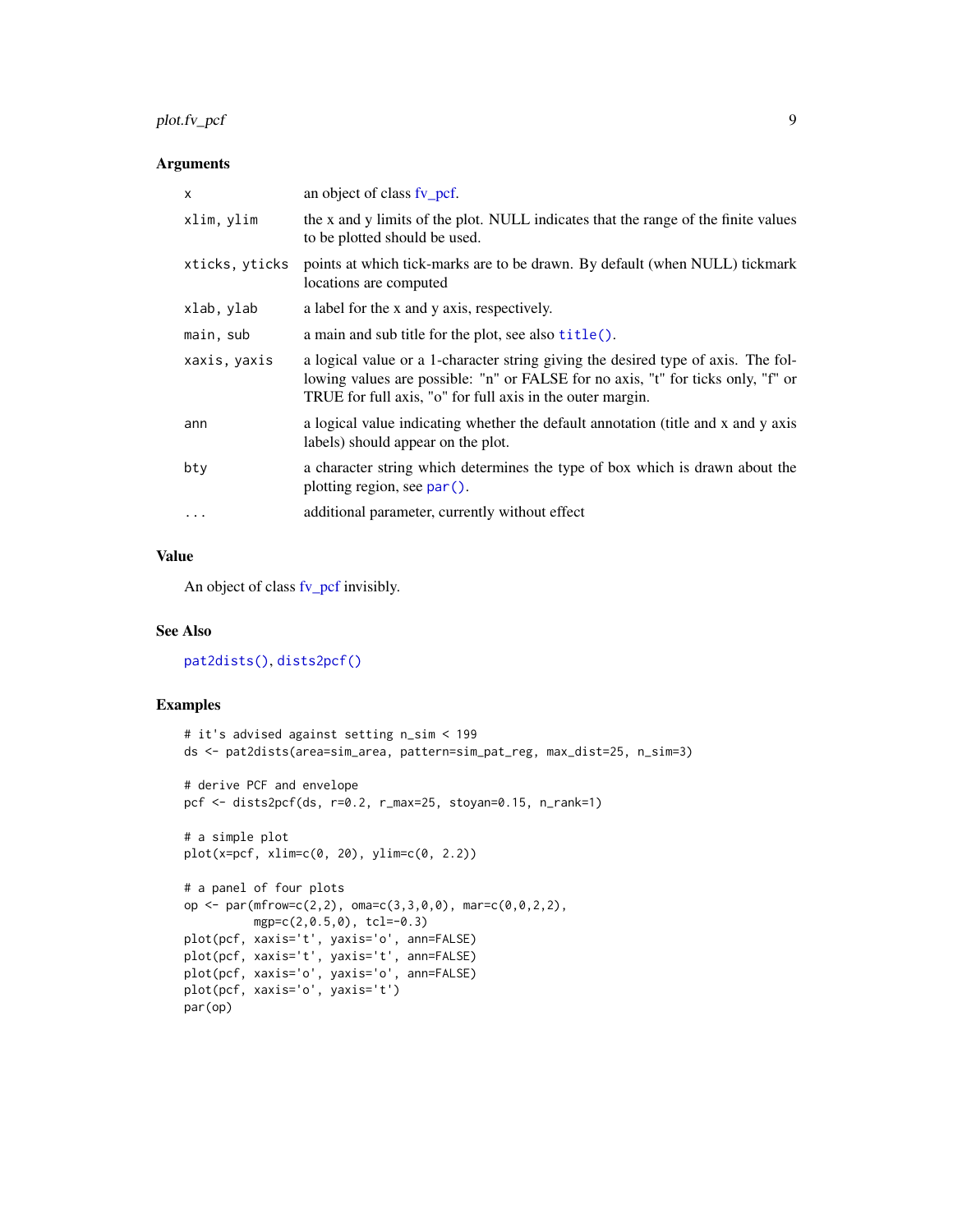<span id="page-9-0"></span>

#### Description

The simulated patterns were created for testing the Adapted Pair Correlation Function presented in Nuske et al. (2009).

#### Usage

sim\_area

sim\_pat\_clust

sim\_pat\_rand

sim\_pat\_reg

#### Format

A set of [WKBs](https://en.wikipedia.org/wiki/Well-known_text_representation_of_geometry) of class [wk\\_wkb](#page-0-0) containing the study area and three simulated patterns.

| Dataset name  | <b>Description</b>          |
|---------------|-----------------------------|
| sim_area      | study area                  |
| sim_pat_reg   | simulated regular pattern   |
| sim_pat_rand  | simulated random pattern    |
| sim_pat_clust | simulated clustered pattern |

The study area is a square of 100 m x 100 m. A set of  $n = 100$  objects were created and latter placed according to the designated spatial distribution. The size distribution and shapes of the objects are inspired by measurements of canopy gaps. The areas of the objects range from 1.6 m2 to 57.7 m2 with an arithmetic mean of 9.7 m2 and a median of 5.5 m2. The total area of all objects is 969.7 m2, meaning 9.7% of the study area is covered by objects.

For the sim\_pat\_reg dataset, the objects were arranged in a strict regular manner. A centric systematic grid was constructed, and the objects of the set were then randomly rotated and randomly placed by locating the centroids of the objects exactly on the matching randomly numbered grid points, resulting in a regular arrangement of objects with a constant distance of the centroids of 10 m.

For the sim\_pat\_rand dataset with randomly distributed objects, we generated a realisation of the Binomial process with intensity  $0.01 \text{ m}^{-2}$ , meaning one point per 100 m2. The objects were again randomly rotated and numbered and objects put on matching points with their centroid as close to the point as possible without overlapping other objects.

The sim\_pat\_clust dataset represents a clustered configuration. Again, we first created a point pattern with 100 points and then put the randomly numbered objects on the points. The point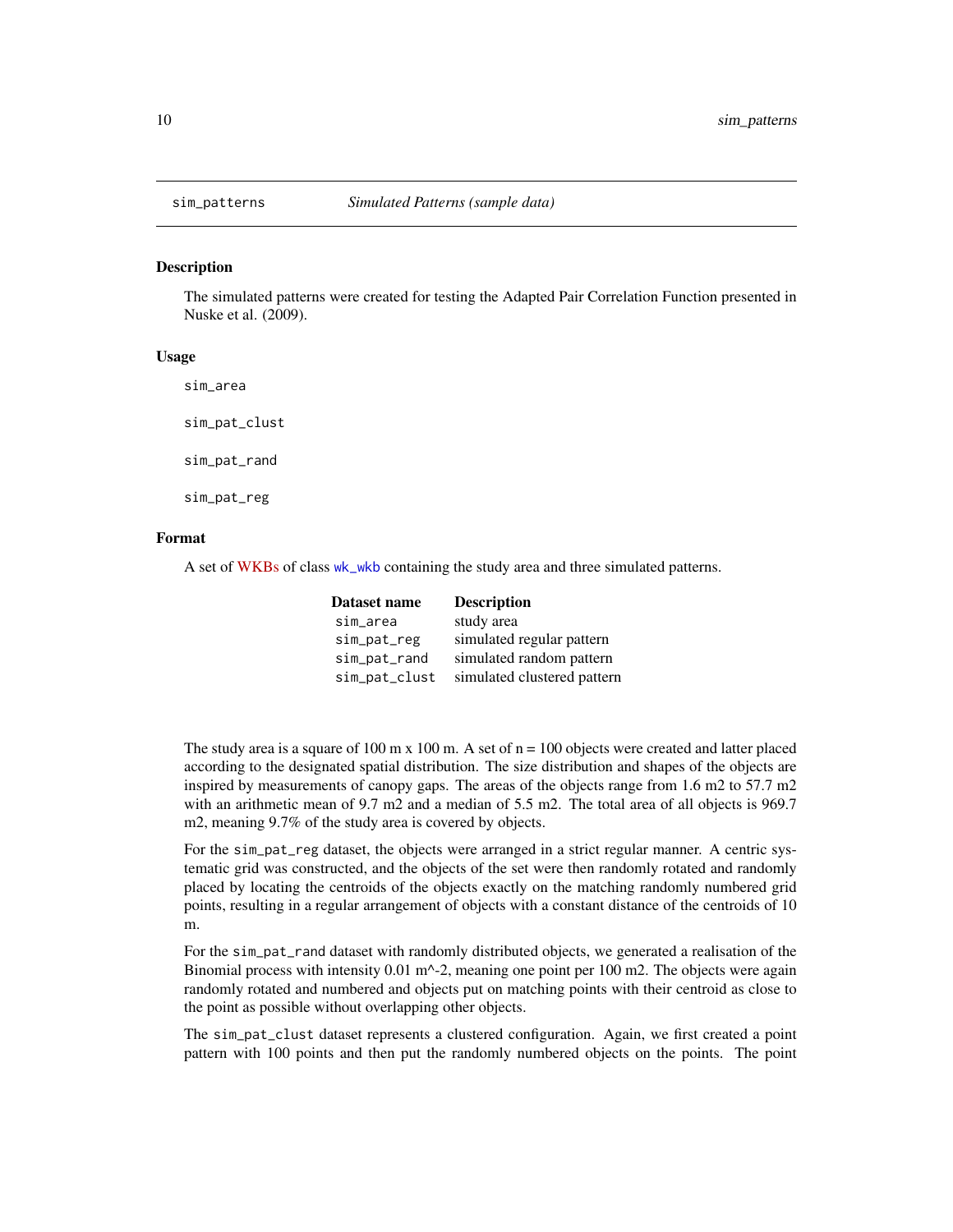#### sim\_patterns 11

pattern was a realisation of Matern's cluster process with  $w = 0.0006$  m<sup> $\lambda$ </sup>-2 or 6 cluster centres per ha, a dispersion radius of  $R = 10$  m and on average y = 16.6 points per cluster.

We used the R-package spatstat (Baddeley et al. 2015) for simulating the Binomial process and Matern's cluster process.

#### Source

Nuske et al. 2009

#### References

Baddeley A., Rubak E. and Turner, R. (2015): Spatial Point Patterns: Methodology and Applications with R. Chapman and Hall/CRC, London. https://doi.org/10.1201/b19708

Nuske, R.S., Sprauer, S. and Saborowski, J. (2009): Adapting the pair-correlation function for analysing the spatial distribution of canopy gaps. Forest Ecology and Management, 259(1): 107–116. https://doi.org/10.1016/j.foreco.2009.09.050

#### Examples

```
ds <- pat2dists(area=sim_area, pattern=sim_pat_reg, max_dist=25, n_sim=3)
```